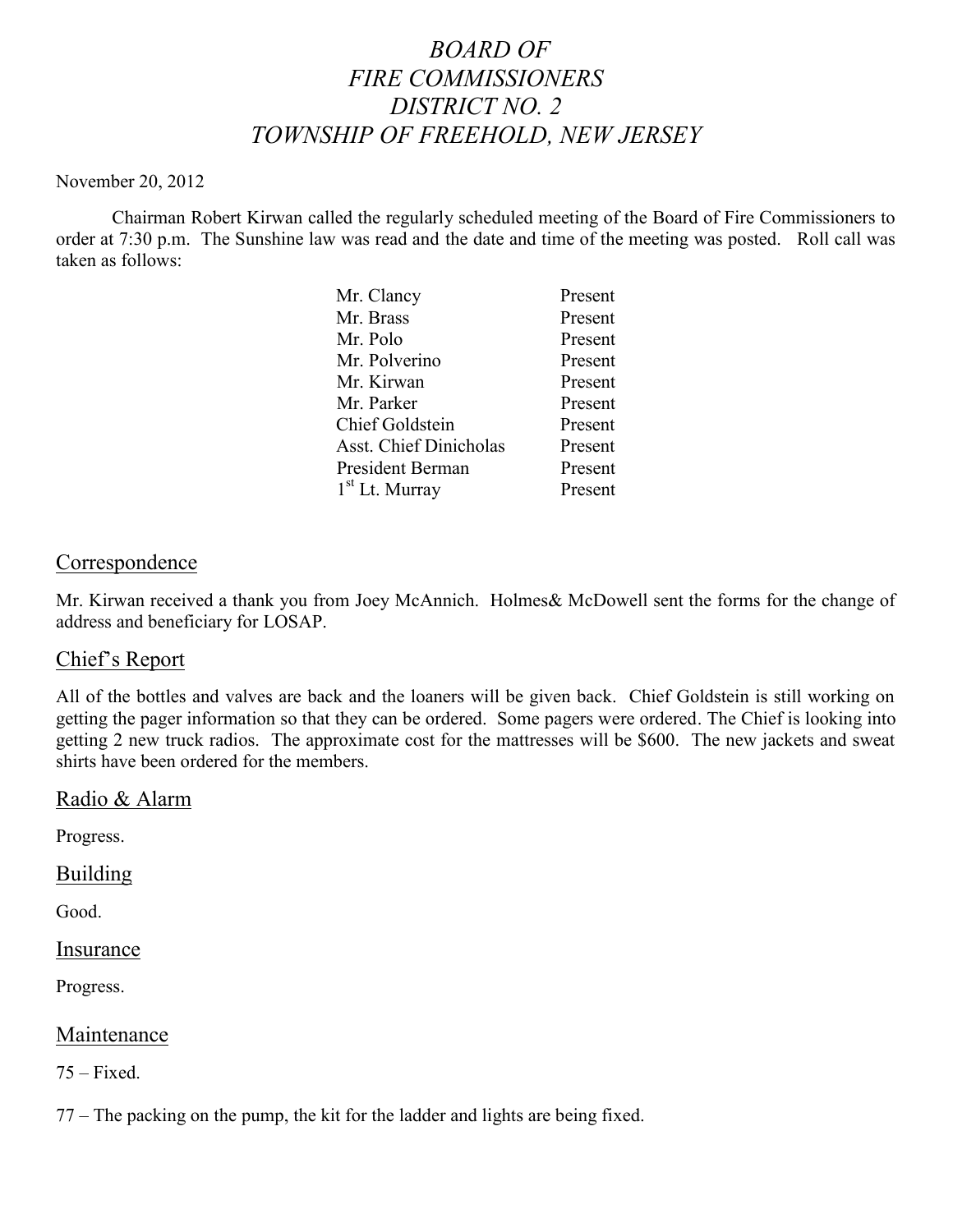88 – This truck is going to the county maint. shop to be fixed.

### New Business

President Berman and Chief Goldstein would like to order accommodation pins for all those members that helped out during hurricane Sandy. Chief Goldstein would like the boards permission to take a truck to the football game at the highschool

#### Old Business

Pete Hall from Netlink will be at next month's meeting. Mr. Parker is going to get a voting box and the voter registration list for the special election which will be held on Dec. 11 from 5-8pm. The notices will be posted in the 3 firehouses, ShopRite, and the pond road shopping center.

#### Budget

Jerry Stankewicz brought the budget to review with the board and answer any questions they may have. A motion was made by Mr. Brass to adopt the 2013 Budget and was  $2<sup>nd</sup>$  by Mr. Kirwan the role was called and the budget was adopted.

## Treasurer's Report

| Freehold Savings Bank |                |
|-----------------------|----------------|
| Checking              | 600.74         |
| CD                    | 1,127,257.63   |
| Money Market          | 768,958.58     |
| Total assets:         | \$1,896,816.95 |

### November Bills

| 8515 | Verizon                 | 443.17    |
|------|-------------------------|-----------|
| 8516 | JCP & L                 | 674.90    |
| 8517 | NJ Natural Gas          | 224.28    |
| 8518 | Verizon                 | 787.85    |
| 8519 | <b>Staples</b>          | 618.53    |
| 8520 | Cablevision             | 224.70    |
| 8521 | Norkus Enterprises      | 749.79    |
| 8522 | Fire & Safety           | 10,570.98 |
| 8523 | MS Bagel                | 80.45     |
| 8524 | NJ Fire $&$ Equip       | 2,605.56  |
| 8525 | E. Freehold Fire Co.    | 10,000.00 |
| 8526 | Mon. Cty Fleet          | 1,694.71  |
| 8527 | Roux Assoc.             | 978.38    |
| 8528 | Romeo's Pizza & More    | 1,031.75  |
| 8529 | Campus CoOrdinates      | 260.00    |
| 8530 | <b>Dunkin Donuts</b>    | 69.09     |
| 8531 | E. Freehold Fire Co.    | 961.80    |
| 8532 | ESI Equip.              | 16,188.65 |
| 8533 | Especially for You      | 89.99     |
| 8534 | All Hands               | 89.88     |
| 8535 | Sorrento's Subs         | 153.80    |
| 8536 | Mid Atlantic Fire & Air | 588.00    |